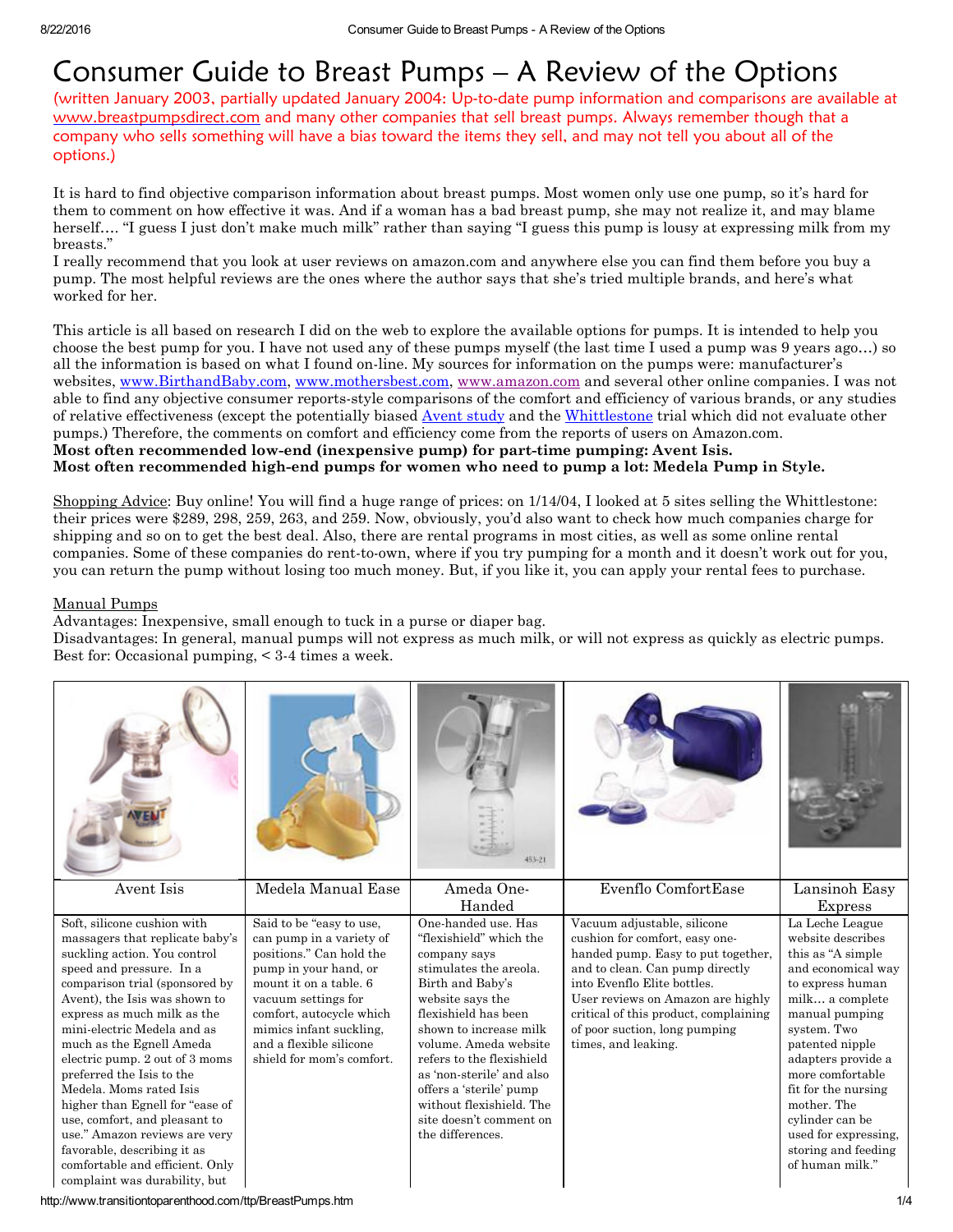| this is intended as a pump for<br>occasional pumpers. |              |      |                                 |
|-------------------------------------------------------|--------------|------|---------------------------------|
| <b>AF</b>                                             | ቀ ዓ በ<br>จงบ | \$30 | $\Delta$ 1 $\Gamma$<br>$\psi$ + |

# Battery-Operated and Electric: Convertible Pumps.

Advantages: Moderately priced, small enough to fit in a purse or diaper bag. Many battery pumps have electric adapters. Easier on the hand and wrist muscles than a manual pump.

Disadvantages: In general, may express a little more milk a little more quickly than the manual pumps. Mechanical noise can be louder than that of the more expensive electrical pumps, a disadvantage for those who hope to pump discretely. Best for: Occasional pumping, < 3-4 times a week.

| Medela Mini-Electric                                                                                                                                                                                                                                                                                                              | Evenflo Battery/Elec.                                                                                                                                                                                                                             | Natural Comfort by First Years                                                                                                                                                                                                                                                                                                                                                                                                                                              |
|-----------------------------------------------------------------------------------------------------------------------------------------------------------------------------------------------------------------------------------------------------------------------------------------------------------------------------------|---------------------------------------------------------------------------------------------------------------------------------------------------------------------------------------------------------------------------------------------------|-----------------------------------------------------------------------------------------------------------------------------------------------------------------------------------------------------------------------------------------------------------------------------------------------------------------------------------------------------------------------------------------------------------------------------------------------------------------------------|
| Adjustable vacuum, autocycle to<br>mimic baby's nursing. You don't need<br>to press a button to release suction,<br>releases automatically.<br>Amazon reviewers say it is slow, and<br>noisy.<br>One person who'd also used the<br>Evenflo preferred this Medela. One<br>reviewer who's also used Avent Isis<br>prefers the Isis. | Mimics baby's sucking pattern.<br>Adjustable soft, silicone "horn" of<br>pump swivels to allow for comfortable<br>positioning.<br>Said to be quiet.<br>Amazon reviewers say it can get<br>backed up and leak, and also report<br>poor durability. | Soft textured shield for comfort and to<br>stimulate let-down. Automatic pump<br>and release action.<br>Mixed reviews on Amazon. Some found<br>the pliable shield comfortable, some<br>said it was painful, some found the<br>shield was so flexible that they<br>couldn't get a good seal and good<br>suction with $it -$ may depend on breast<br>size. Reviewer who had also used<br>Medela preferred Medela. User who<br>had also tried Avent manual preferred<br>Avent. |
| \$80-90                                                                                                                                                                                                                                                                                                                           | \$40                                                                                                                                                                                                                                              | \$40                                                                                                                                                                                                                                                                                                                                                                                                                                                                        |

## Mid-Range Electric Pumps

Advantages: More efficient: in general, you can get more milk more quickly with electric pumps. Can pump both breasts at once.

Disadvantages: Bulkier, heavier, harder to carry around. (Most come with carrying cases to make this as easy as possible.) More expensive.

Best for: Moms who are working part-time or need to pump multiple times a week.

| Nurture III                                                                                                                                                                                                                                                                       | Medela Double Ease                                                                                                                                                                                                                                                                              |  |
|-----------------------------------------------------------------------------------------------------------------------------------------------------------------------------------------------------------------------------------------------------------------------------------|-------------------------------------------------------------------------------------------------------------------------------------------------------------------------------------------------------------------------------------------------------------------------------------------------|--|
| Small, quiet and easy to use for double or single breast<br>pumping. Five adjustable suction settings. User-<br>controlled cycling (user adjusts every 2-3 seconds with<br>a slight roll of the finger.) Good for part-time users, or<br>as an inexpensive long-term pump option. | Autocycle nursing action, adjustable vacuum. AC or battery<br>power. Quiet. Double pump. Aimed at part-time users.<br>6 month warranty on motor, 90 days on other parts.<br>Generally positive reviews on Amazon, though a few users<br>who had tried both said the Pump in Style was worth the |  |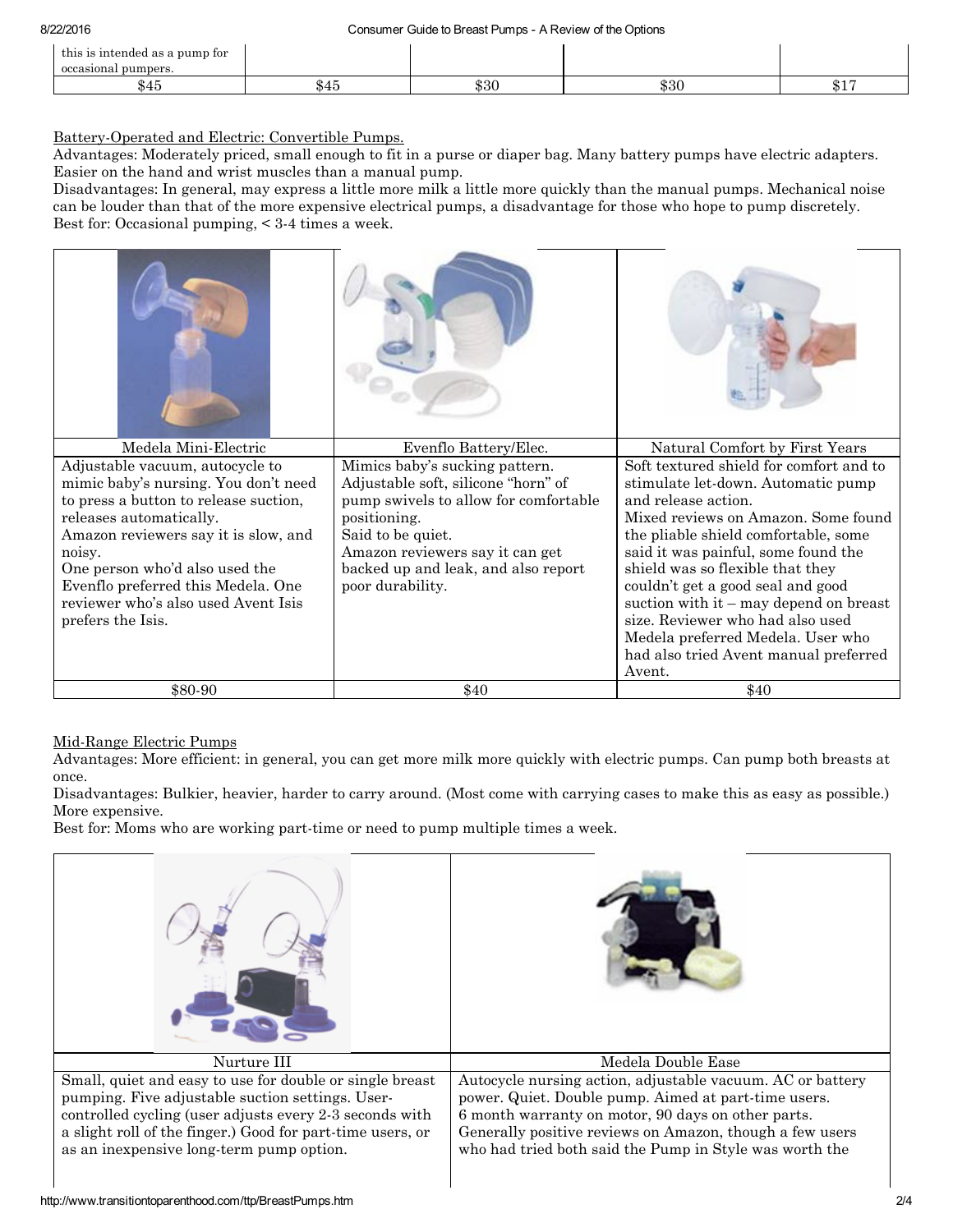| Both Birth & Baby and Mother's Best describe this as<br>one of the best values on the market. | extra money. A few Amazon reviewers report that the motor<br>died after a few months of use. |
|-----------------------------------------------------------------------------------------------|----------------------------------------------------------------------------------------------|
| 2 year warranty.                                                                              |                                                                                              |
| \$120 without tote, 150 with                                                                  | \$175                                                                                        |

## Top-of-the-line Electric Pumps

Advantages: More efficient: in general, you can get more milk more quickly with electric pumps. Can pump both breasts at once.

Disadvantages: Bulkier, heavier, harder to carry around. (Most come with carrying cases to make this as easy as possible.) Expensive, though they can be rented, which may be a more economical option depending on how long you plan to use one. (I would recommend that once you've picked a model, rent one for a month before buying so you know that it works for you!) Best for: Moms whose schedules take them away from baby several hours a week. Parents of sick or hospitalized babies.

| Whittlestone Breast Expresser                                                                                                                                                                                                                                                                                                                                                                                                                                                                                                                                                                                                                                                                                                                                                                                                                            | Medela Pump in Style                                                                                                                                                                                                                                                                                                                                                                                                                                                                                                                                                                                                                 | Ameda-Egnell Purely Yours                                                                                                                                                                                       |
|----------------------------------------------------------------------------------------------------------------------------------------------------------------------------------------------------------------------------------------------------------------------------------------------------------------------------------------------------------------------------------------------------------------------------------------------------------------------------------------------------------------------------------------------------------------------------------------------------------------------------------------------------------------------------------------------------------------------------------------------------------------------------------------------------------------------------------------------------------|--------------------------------------------------------------------------------------------------------------------------------------------------------------------------------------------------------------------------------------------------------------------------------------------------------------------------------------------------------------------------------------------------------------------------------------------------------------------------------------------------------------------------------------------------------------------------------------------------------------------------------------|-----------------------------------------------------------------------------------------------------------------------------------------------------------------------------------------------------------------|
| The expressing mechanism works differently than<br>most pumps. Most pumps work by suction: tugging<br>the nipple into the pump, then releasing it. The<br>Whittlestone uses a gentle vacuum, and has very soft<br>foam 'collars' which cover the areola, and<br>rhythmically massage the areola to encourage milk<br>flow.<br>Said to be gentle, to be 'the most comfortable' pump,<br>and to feel most similar to a baby's suckling.<br>In a clinical trial studying effectiveness of the<br>expresser for relieving the pain of engorgement.<br>results were very positive, removing excess milk<br>painlessly; two women reported that the pump<br>'tickled' a little.<br>Company's website has several testimonials by people<br>who have tried several other breast pumps and are<br>thrilled at the comfort and efficiency of the<br>Whittlestone. | Double pump, Uses AC power, can also buy an<br>adapter for your car's cigarette lighter, or a<br>battery adapter. Can adjust vacuum suction and<br>cycling speed. Weighs 7 pounds. Pump motor in<br>a stylish tote bag or backpack.<br>One year warranty on motor, 90 day on other<br>parts.<br>109 reviews on Amazon, average rating 5 out of<br>5 stars! They report that it was comfortable to<br>use, quick and efficient, quiet, and stylish.<br>Note that Medela has a new version of this that<br>came out in 2003 with "Natural Expression<br>pumping technology." Check around for updated<br>reviews and opinions on this. | Adjustable suction (8 settings), variable<br>cycle setting (4 settings). Weighs 1<br>pound. Can run on batteries, adapter,<br>or car adapter. Single or dual pumping.<br>Uses Hygienikit<br>Full year warranty. |
| $$260 - 300$                                                                                                                                                                                                                                                                                                                                                                                                                                                                                                                                                                                                                                                                                                                                                                                                                                             | \$260                                                                                                                                                                                                                                                                                                                                                                                                                                                                                                                                                                                                                                | \$230                                                                                                                                                                                                           |

#### A Different Kind of Pump

Whisper Wear Breast Pump: A hands-free pumping system. Soft silicone breast cups fit inside your bra. \$194 for the double pump.

Several online companies have a full description of how this pump works. One place you can find it is: [www.healthchecksystems.com/whisperwear\\_breastpumps.htm](http://www.healthchecksystems.com/whisperwear_breastpumps.htm)

I have not been able to find reviews of this yet, nor talk to women who have used it, but I know lots of expectant moms who are excited about it, and have bought one, so hopefully we'll find out more as time goes on.

When considering cost, be sure to take into account that this pump requires specialized milk collection bag that are singleuse. These no-spill sterilized collection bags hold four ounces. \$20 per 100 bags. (i.e. 20 cents each time you pump.)

Caution: If you do a google search for "whisper wear breast review", be aware that a lot of the website hits that come up are pretty graphic online pornography. (Why those sites chose to include that text I can't tell you….) So, if you don't want to see that, be sure to read the site description before clicking through to the site.